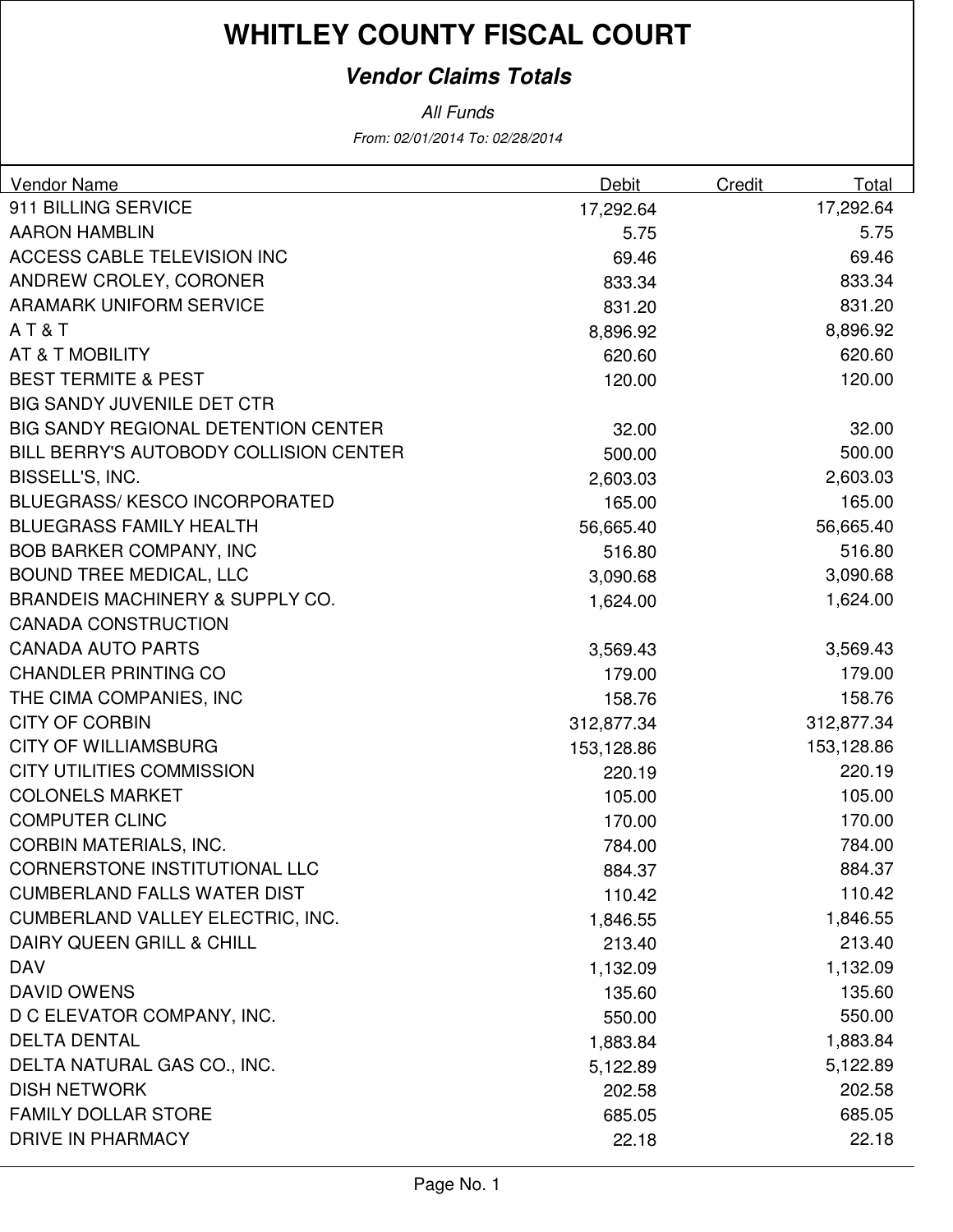### **Vendor Claims Totals**

| Vendor Name                            | Debit     | Credit | Total     |
|----------------------------------------|-----------|--------|-----------|
| <b>DUGGERS SEPTIC CLEANING</b>         | 200.00    |        | 200.00    |
| ECSI, LLC                              | 821.33    |        | 821.33    |
| <b>ELLIS SANITATION</b>                |           |        |           |
| ELLISON'S SANITARY SUPPLY CO., INC.    | 591.45    |        | 591.45    |
| EMCON HOME GUARD, INC.                 | 1,420.00  |        | 1,420.00  |
| <b>EZ COUNTRY</b>                      | 425.00    |        | 425.00    |
| <b>FASTENAL COMPANY</b>                | 3.71      |        | 3.71      |
| <b>FLEETONE</b>                        | 10,155.51 |        | 10,155.51 |
| G & C SUPPLY CO. INC.                  | 3,603.55  |        | 3,603.55  |
| G & E DRIVE-IN                         | 570.00    |        | 570.00    |
| <b>HARDEE'S</b>                        | 272.13    |        | 272.13    |
| HINKLE CONTRACTING COMPANY LLC         | 6,486.14  |        | 6,486.14  |
| <b>HOBART CORP</b>                     | 1,152.60  |        | 1,152.60  |
| <b>HOLSTON GASES</b>                   | 3,626.40  |        | 3,626.40  |
| <b>HOMETOWN BANK</b>                   | 5,000.00  |        | 5,000.00  |
| HUMANA HEALTH PLAN INC                 | 645.69    |        | 645.69    |
| <b>HOMETOWN IGA #57</b>                | 474.70    |        | 474.70    |
| JEFFREY L. GRAY                        | 202.90    |        | 202.90    |
| <b>JOE HILL ELECTRICAL</b>             | 284.00    |        | 284.00    |
| K A C O ALL LINES FUND                 | 457.23    |        | 457.23    |
| KACO WORKERS COMPENSATION FUND         | 3,481.40  |        | 3,481.40  |
| <b>KACTFO</b>                          | 350.00    |        | 350.00    |
| KAY SCHWARTZ, COUNTY CLERK             | 21.00     |        | 21.00     |
| <b>KCJEA</b>                           | 195.00    |        | 195.00    |
| KELLWELL FOOD MANAGEMENT               | 24,983.72 |        | 24,983.72 |
| KU                                     | 14,386.15 |        | 14,386.15 |
| <b>KENWAY DISTRIBUTORS</b>             | 187.98    |        | 187.98    |
| KIMBELL MIDWEST                        | 402.71    |        | 402.71    |
| KNOX COUNTY UTILITIES COMMISSION       | 78.50     |        | 78.50     |
| KNOXVILLE CULLIGAN WATER               | 409.50    |        | 409.50    |
| KOORSEN PROTECTION SERVICE             | 288.00    |        | 288.00    |
| KY BOARD OF EMERGENCY MEDICAL SERVICES | 600.00    |        | 600.00    |
| <b>KENTUCKY JAILERS ASSOCIATION</b>    | 750.00    |        | 750.00    |
| <b>KY SPRING WATER</b>                 | 722.30    |        | 722.30    |
| <b>KENTUCKY STATE TREASURER</b>        | 4,742.10  |        | 4,742.10  |
| LIDA J. POWERS                         | 656.58    |        | 656.58    |
| <b>LYTTLE'S TELEPHONE</b>              | 85.00     |        | 85.00     |
| <b>MED TECH MEDICAL SERVICES LLC</b>   | 1,502.27  |        | 1,502.27  |
| <b>MINUTEMAN PRESS</b>                 | 570.00    |        | 570.00    |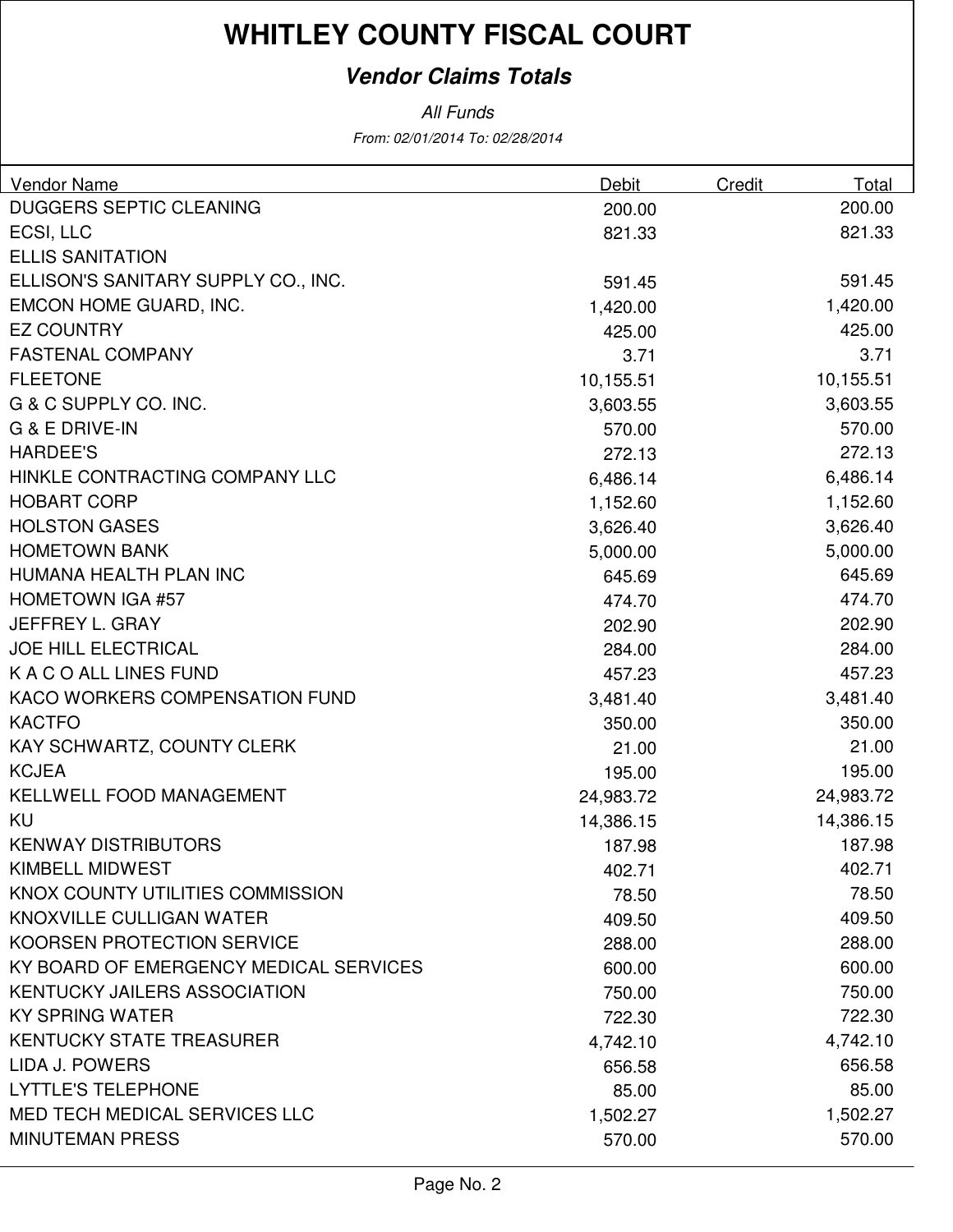### **Vendor Claims Totals**

| <b>Vendor Name</b>                     | Debit     | <b>Credit</b> | Total     |
|----------------------------------------|-----------|---------------|-----------|
| <b>NEWS JOURNAL</b>                    | 189.00    |               | 189.00    |
| NEWTECH SYSTEMS, INC.                  | 360.00    |               | 360.00    |
| NI GOVERNMENT SERVICES, INC.           | 78.91     |               | 78.91     |
| <b>NORTHERN TOOL &amp; EQUIPMENT</b>   | 1,002.30  |               | 1,002.30  |
| <b>NORVEX SUPPLY</b>                   | 3,663.80  |               | 3,663.80  |
| <b>OAKGROVE VFD</b>                    |           |               |           |
| OAK GROVE USED PARTS                   | 125.00    |               | 125.00    |
| <b>OWENS AUTO PARTS</b>                | 21,947.20 |               | 21,947.20 |
| PATTERSON CREEK VFD                    | 200.00    |               | 200.00    |
| POFF CARTING SERVICE                   | 2,070.94  |               | 2,070.94  |
| PREFERRED LAB SERVICE                  | 750.00    |               | 750.00    |
| <b>QUALITY CARE AUTO SERVICE</b>       | 3,057.20  |               | 3,057.20  |
| <b>QUILL CORPORATION</b>               | 3,395.65  |               | 3,395.65  |
| <b>RADIO SHACK</b>                     | 95.97     |               | 95.97     |
| R. C. MILLER OIL CO                    | 14,060.10 |               | 14,060.10 |
| <b>ROBBIE BROWN</b>                    | 247.26    |               | 247.26    |
| <b>ROD'S GARAGE</b>                    | 876.77    |               | 876.77    |
| <b>WHITLEY COUNTY PVA</b>              | 12,600.00 |               | 12,600.00 |
| <b>J.A. SEXAUER</b>                    | 1,542.95  |               | 1,542.95  |
| <b>SGT JOES</b>                        | 1,640.00  |               | 1,640.00  |
| <b>SHERRY SCHENK</b>                   | 10.06     |               | 10.06     |
| SOUTHEASTERN EMERGENCY EQUIP.          | 1,243.97  |               | 1,243.97  |
| SOUTHEASTERN KY MAINTENANCE            | 739.00    |               | 739.00    |
| SOUTHERN HEALTH PARTNERS               | 20,322.00 |               | 20,322.00 |
| <b>STAN'S USED CARS</b>                | 1,900.00  |               | 1,900.00  |
| <b>STAY BRIDGE SUITES</b>              | 226.82    |               | 226.82    |
| STERICYCLE, INC.                       | 591.62    |               | 591.62    |
| T & H TRUCK PARTS & SERVICE            | 300.00    |               | 300.00    |
| <b>TEKS WORK</b>                       | 100.00    |               | 100.00    |
| <b>TENNESSEE BOILER REPAIR SERVICE</b> | 384.88    |               | 384.88    |
| THE SEELBACH HILTON LOUISVILLE         | 748.65    |               | 748.65    |
| TIME WARNER CABLE                      | 445.04    |               | 445.04    |
| TITAN MEDICAL SUPPLY, LLC.             | 150.00    |               | 150.00    |
| 2 GETON NET, INC.                      | 399.95    |               | 399.95    |
| UNIVERSITY OF KY                       |           |               |           |
| UNITED HEALTHCARE INS. CO.             | 10.65     |               | 10.65     |
| <b>US BANK</b>                         |           |               |           |
| US BANK CT - LOUISVILLE - KY           | 4,771.58  |               | 4,771.58  |
| <b>VERIZON SOUTH</b>                   |           |               |           |